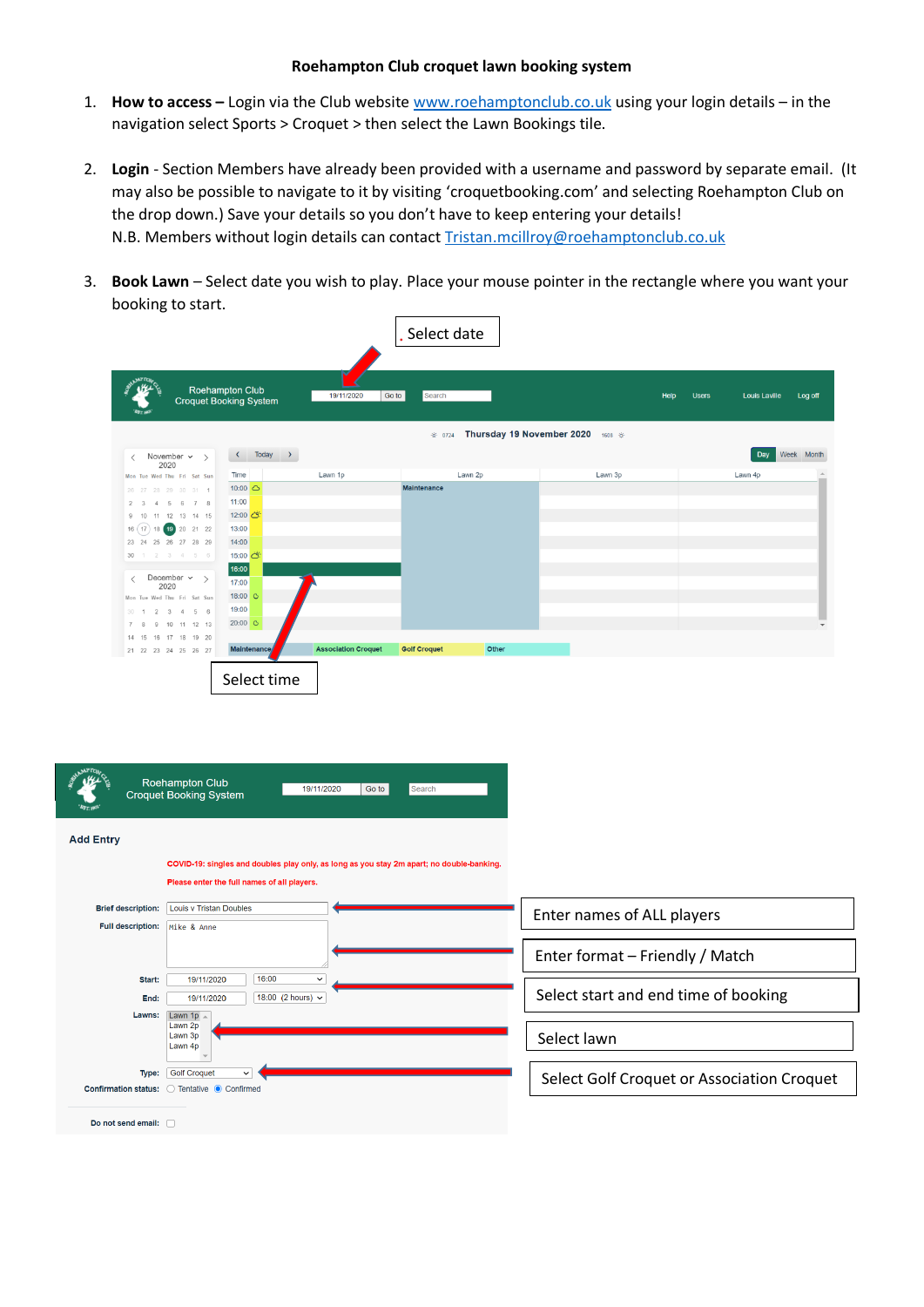| <b>Confirmation status:</b> O Tentative <b>O</b> Confirmed |                        |
|------------------------------------------------------------|------------------------|
| Do not send email:                                         | <b>Click SAVE</b>      |
| <b>Back</b><br>Save                                        | Ensure two green ticks |

The Member who made the booking (only) will receive a confirmation email.

**Edit or cancel your booking** - Find it on the main booking screen, click on it, and a simple screen will appear including buttons labelled 'Delete Entry' and 'Edit Entry'.

| <b>Roehampton Club</b><br><b>Croquet Booking System</b><br><b>AST 1901</b>                                                                                                                                       | 19/11/2020                                                                                                                                                                              | Go to |  |  |  |
|------------------------------------------------------------------------------------------------------------------------------------------------------------------------------------------------------------------|-----------------------------------------------------------------------------------------------------------------------------------------------------------------------------------------|-------|--|--|--|
| <b>Louis v Tristan Doubles</b>                                                                                                                                                                                   |                                                                                                                                                                                         |       |  |  |  |
| <b>Event details</b>                                                                                                                                                                                             |                                                                                                                                                                                         |       |  |  |  |
| <b>Start time:</b><br><b>Duration:</b><br>End time:<br>Lawn:<br>Last updated:<br><b>Created by:</b><br><b>Modified by:</b><br>Type:<br><b>Description:</b><br><b>Confirmation status:</b><br><b>Repeat type:</b> | 2020-11-19 16:00:00<br>2 hours<br>2020-11-19 18:00:00<br>Roehampton - Lawn 1p<br>2020-11-17 10:13:54<br>Louis Laville<br><b>Golf Croquet</b><br>Mike & Anne<br>Confirmed<br><b>None</b> |       |  |  |  |
| <b>Edit Entry</b><br><b>Delete Entry</b>                                                                                                                                                                         |                                                                                                                                                                                         |       |  |  |  |

## **Club Morning Bookings etc**

Members can pre-register for various Section events. Details of sign up dates will be communicated when these can resume. A capacity will be set in advance based upon the number of lawns available. Members can register as per indicated in the below screenshot. If you are unable to attend then please remove yourself so that another Member can join.

| "AST. 1901"                                    | <b>Roehampton Club</b><br><b>Croquet Booking System</b>    | 25/11/2020                  | Go to<br>Search    |         | Help                        | <b>Users</b><br>Louis Laville | Log off    |
|------------------------------------------------|------------------------------------------------------------|-----------------------------|--------------------|---------|-----------------------------|-------------------------------|------------|
| Wednesday 25 November 2020<br>1602 章<br>※ 0734 |                                                            |                             |                    |         |                             |                               |            |
| November $\sim$<br>2020                        | ≦                                                          | Today<br>$\rightarrow$      |                    |         |                             | Day                           | Week Month |
| Mon Tue Wed Thu Fri Sat Sun                    | Time                                                       | Lawn 1p                     |                    | Lawn 2p | Lawn 3p                     | Lawn 4p                       |            |
| 26 27 28 29 30 31 1                            | 10:00                                                      | U DOUGHNUTS CLUB MORNING 8+ | <b>Maintenance</b> |         | U DOUGHNUTS CLUB MORNING 8+ | U DOUGHNUTS CLUB MORNING 8+   |            |
| $\mathcal{P}$                                  | 11:00                                                      |                             |                    |         |                             |                               |            |
|                                                |                                                            |                             |                    |         |                             |                               |            |
|                                                |                                                            |                             |                    |         |                             |                               |            |
|                                                |                                                            |                             |                    |         |                             |                               |            |
|                                                | To register for Section event, select partially shaded box |                             |                    |         |                             |                               |            |